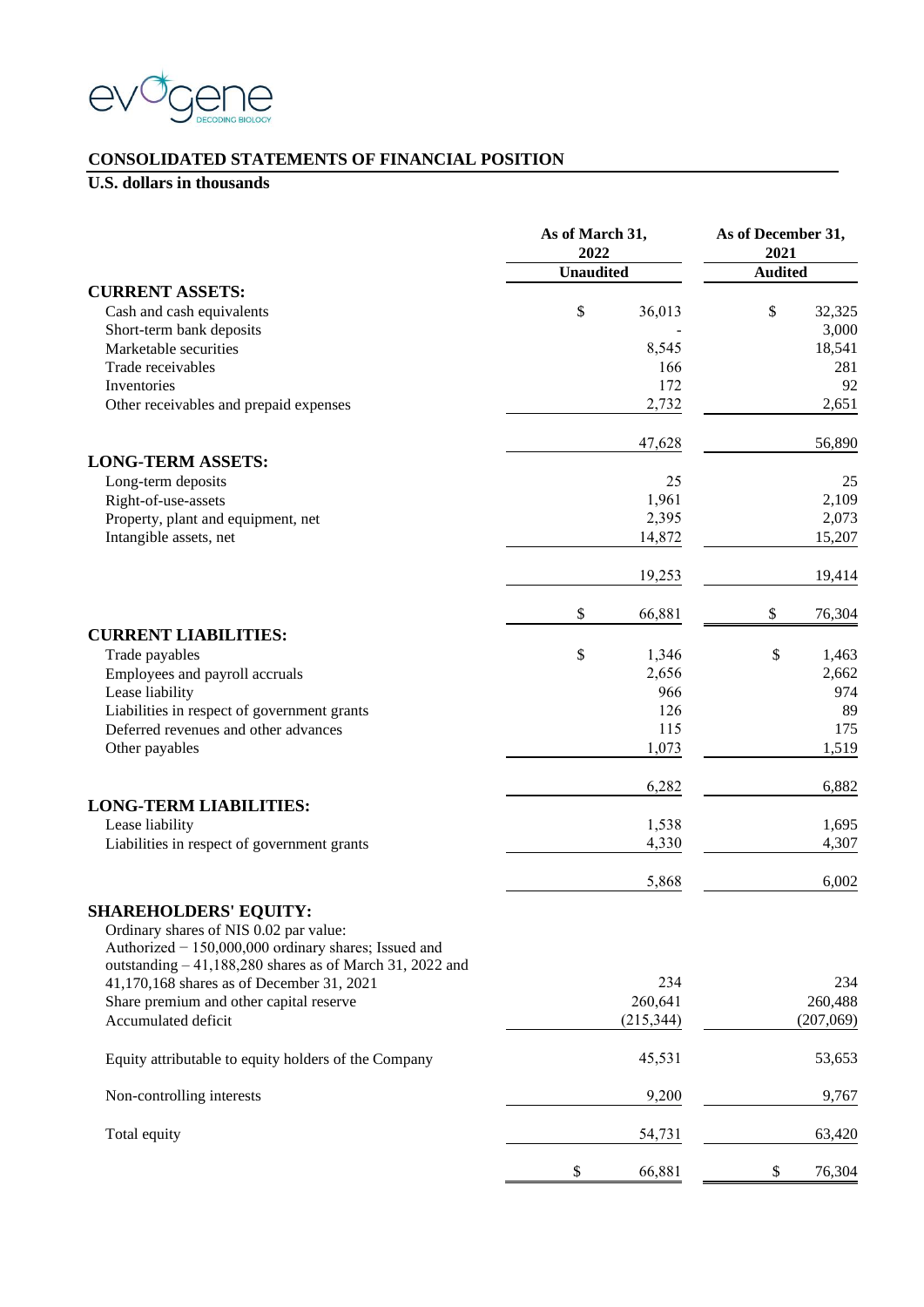# CONSOLIDATED STATEMENTS OF PROFIT OR LOSS

|                                                                                            | Three months ended<br>March 31,   | Year ended<br>December 31,        |                                         |  |
|--------------------------------------------------------------------------------------------|-----------------------------------|-----------------------------------|-----------------------------------------|--|
|                                                                                            | 2022                              | 2021                              | 2021                                    |  |
|                                                                                            |                                   | <b>Unaudited</b>                  |                                         |  |
| Revenues<br>Cost of revenues                                                               | \$<br>237<br>163                  | \$<br>333<br>271                  | \$<br>930<br>767                        |  |
| Gross profit                                                                               | 74                                | 62                                | 163                                     |  |
| Operating expenses:                                                                        |                                   |                                   |                                         |  |
| Research and development, net<br><b>Business development</b><br>General and administrative | 5,626<br>908<br>1,595             | 4,297<br>570<br>1,454             | 21,125<br>2,738<br>7,253                |  |
| Total operating expenses                                                                   | 8,129                             | 6,321                             | 31,116                                  |  |
| <b>Operating loss</b>                                                                      | (8,055)                           | (6,259)                           | (30, 953)                               |  |
| Financing income<br>Financing expenses                                                     | 41<br>(1,090)                     | 52<br>(905)                       | 1,935<br>(1, 414)                       |  |
| Financing income (expenses), net                                                           | (1,049)                           | (853)                             | 521                                     |  |
| Loss before taxes on income<br>Taxes on income                                             | (9,104)<br>$\overline{2}$         | (7,112)<br>8                      | (30, 432)<br>13                         |  |
| Loss                                                                                       | \$<br>(9,106)                     | \$<br>(7, 120)                    | \$<br>(30, 445)                         |  |
| Attributable to:<br>Equity holders of the Company<br>Non-controlling interests             | (8,275)<br>(831)<br>\$<br>(9,106) | (6,602)<br>(518)<br>\$<br>(7,120) | (27, 793)<br>(2,652)<br>\$<br>(30, 445) |  |
| Basic and diluted loss per share, attributable to<br>equity holders of the Company         | \$<br>(0.20)                      | \$<br>(0.17)                      | \$<br>(0.69)                            |  |
| Weighted average number of shares used in<br>computing basic and diluted loss per share    | 41,188,027                        | 38,959,623                        | 40,433,303                              |  |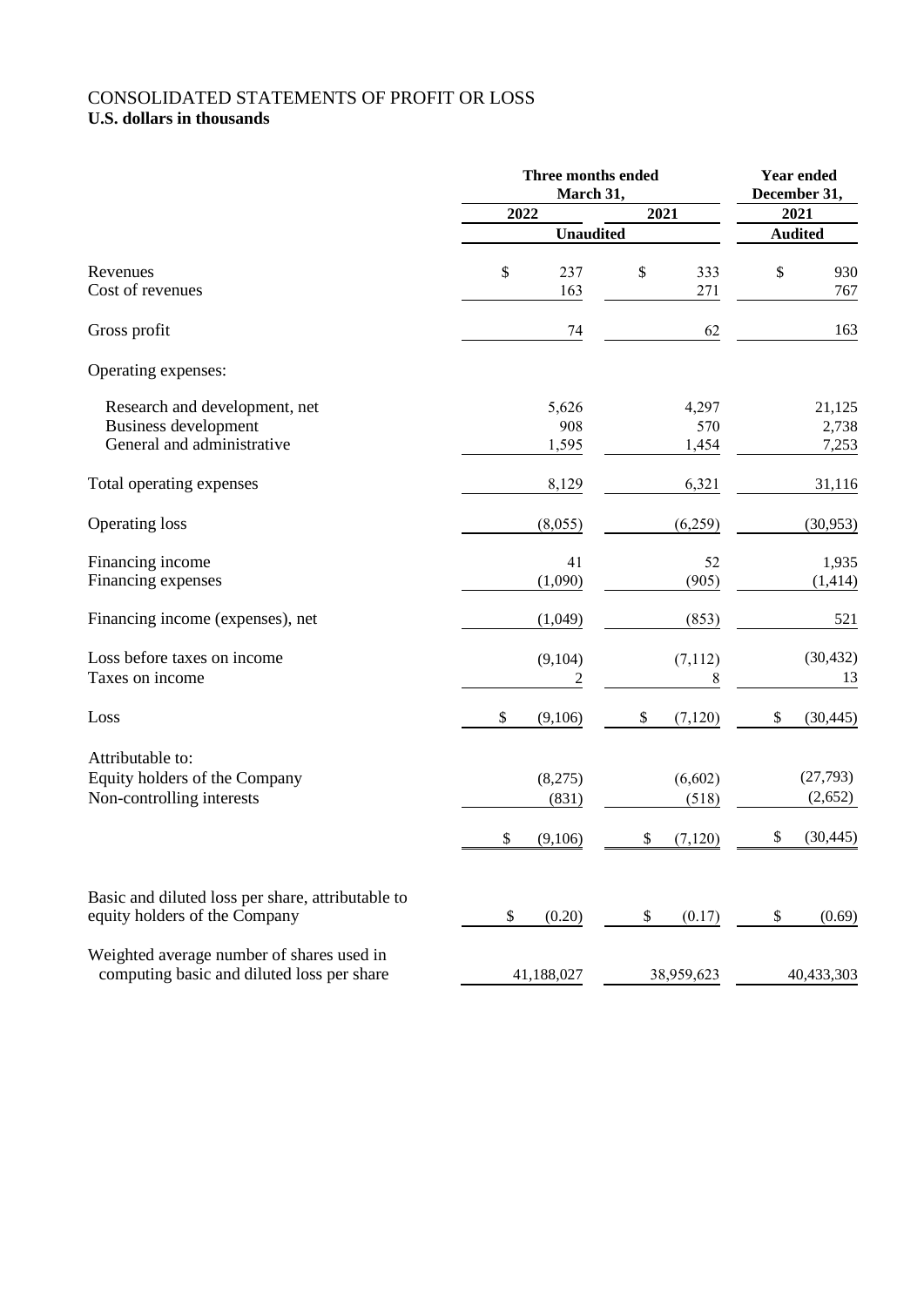#### **CONSOLIDATED STATEMENTS OF CASH FLOWS**

|                                                                            | Three months ended<br>March 31,<br>2022<br>2021<br><b>Unaudited</b> |                |    | <b>Year ended</b><br>December 31, |                |           |
|----------------------------------------------------------------------------|---------------------------------------------------------------------|----------------|----|-----------------------------------|----------------|-----------|
|                                                                            |                                                                     |                |    |                                   | 2021           |           |
|                                                                            |                                                                     |                |    |                                   | <b>Audited</b> |           |
| Cash flows from operating activities:                                      |                                                                     |                |    |                                   |                |           |
| Loss                                                                       | \$                                                                  | (9,106)        | \$ | (7,120)                           | \$             | (30, 445) |
| Adjustments to reconcile loss to net cash used in operating<br>activities: |                                                                     |                |    |                                   |                |           |
| Adjustments to the profit or loss items:                                   |                                                                     |                |    |                                   |                |           |
| Depreciation                                                               |                                                                     | 346            |    | 330                               |                | 1,302     |
| Amortization of intangible assets                                          |                                                                     | 335            |    | 230                               |                | 932       |
| Share-based compensation                                                   |                                                                     | 411            |    | 531                               |                | 2,609     |
| Net financing expenses (income)                                            |                                                                     | 1,106          |    | 886                               |                | (884)     |
| Decrease in accrued bank interest                                          |                                                                     | 7              |    | 12                                |                | 11        |
| Loss from derecognition of property, plant and equipment                   |                                                                     |                |    |                                   |                | 121       |
| Taxes on income                                                            |                                                                     | $\overline{c}$ |    | 8                                 |                | 13        |
|                                                                            |                                                                     | 2,207          |    | 1,997                             |                | 4,104     |
| Changes in asset and liability items:                                      |                                                                     |                |    |                                   |                |           |
| Decrease (increase) in trade receivables                                   |                                                                     | 115            |    | 3                                 |                | (59)      |
| Decrease (increase) in other receivables                                   |                                                                     | (88)           |    | 719                               |                | 653       |
| Increase in inventories                                                    |                                                                     | (80)           |    |                                   |                | (92)      |
| Increase in long-term deposits                                             |                                                                     |                |    | (1)                               |                | (16)      |
| Increase (decrease) in trade payables                                      |                                                                     | (166)          |    | 123                               |                | 625       |
| Increase (decrease) in employees and payroll accruals                      |                                                                     | (6)            |    | (138)                             |                | 127       |
| Increase (decrease) in other payables                                      |                                                                     | (446)          |    | (255)                             |                | 290       |
| Increase (decrease) in deferred revenues and other advances                |                                                                     | (60)           |    | (21)                              |                | 128       |
|                                                                            |                                                                     | (731)          |    | 430                               |                | 1,656     |
| Cash received (paid) during the year for:                                  |                                                                     |                |    |                                   |                |           |
| Interest received                                                          |                                                                     | 49             |    | 69                                |                | 297       |
| Interest paid                                                              |                                                                     | (124)          |    | (57)                              |                | (315)     |
| Taxes paid                                                                 |                                                                     | (2)            |    | (8)                               |                | (13)      |
| Net cash used in operating activities                                      | \$                                                                  | (7,707)        | \$ | (4,689)                           | \$             | (24, 716) |